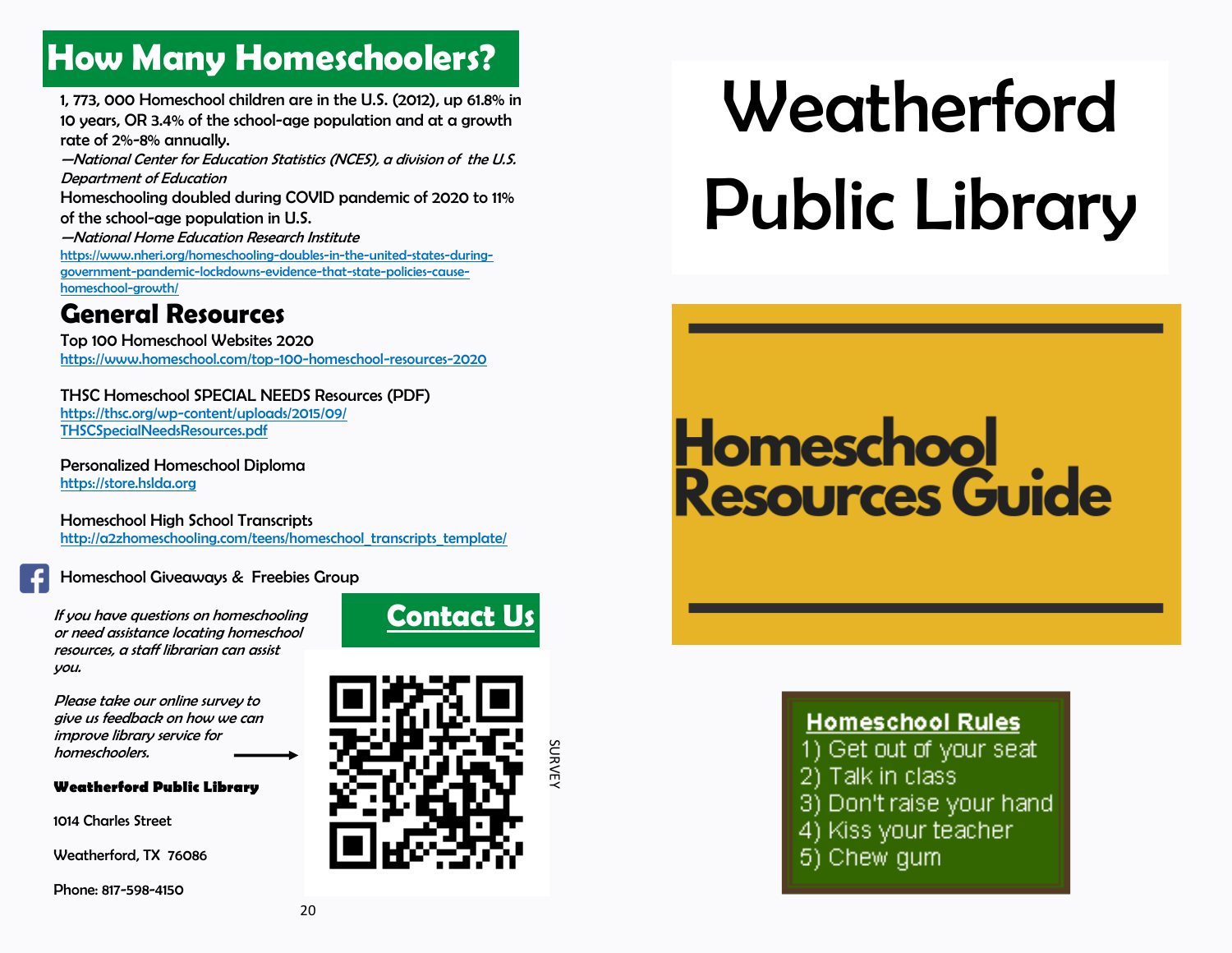## Table of Contents

**Disclaimer:** The Weatherford Public Library is providing this resource to assist local homeschoolers. A great amount of the information is useful for all educators and parents. It is not an endorsement of any product or business mentioned or a promotion of homeschooling as a preference over other choices in education.





### **Local Homeschool Groups**



<http://pcche.org/> (Parker County Christian Home Educators)





<http://www.weatherfordexpress.com/>



*See our Homeschool Resources webpage LOCAL RESOURCES Co-op classes, field trips, dance, PE credit, art lessons, music lessons, theatre, hybrid schools, tutoring, electives, swimming, bowling, open gym, archery, sports, sewing, choir, band, library, parks, and museum programs, options for special needs, and SO MUCH MORE!*

*"Homeschooling is largely heart to heart. The methods and even the curriculum do not matter nearly as much as the relationship between the child and parent." —Ruth Beechick*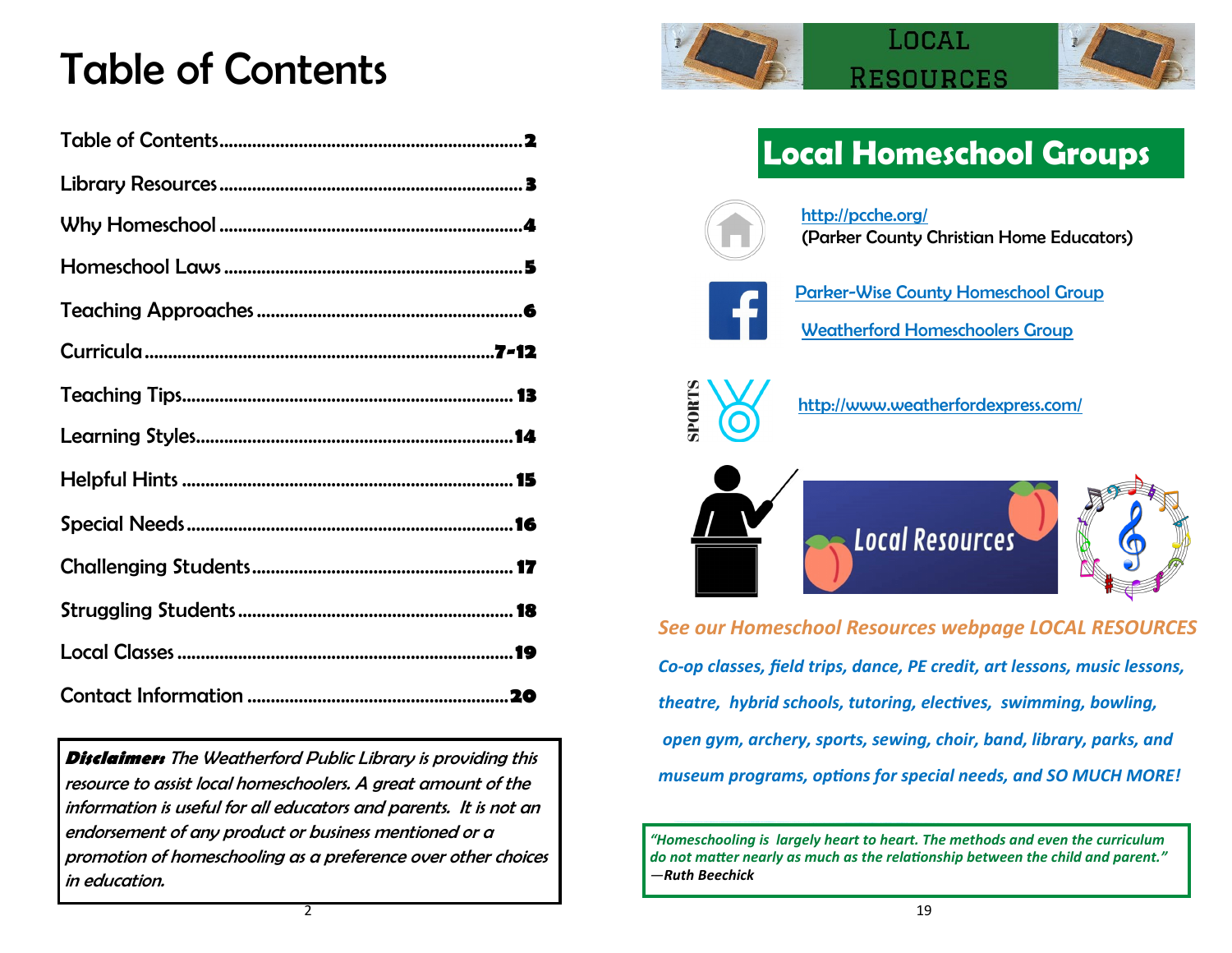### **STRUGGLING STUDENTS**



- Break from the work that is frustrating the student and take time away to develop a solution strategy together
- Provide motivation for finishing work, like a favorite game or activity
- Incorporate natural and hands-on learning
- Encourage more school work selections by the student based on his or her own personal interests
- Concentrate on finding any problems or deficits and correct learning gaps found
- Integrate organization skills as part of school study
- Set deadlines for longer and more difficult assignments, allowing time to make corrections and ask questions
- When annoyed, take a breather, then return and try again >walk it off OR find something enjoyable to distract and clear the mind
- Allow freedom of movement > Ex. read a nature book in the backyard
- Mastery should be the focus of a good education, not grades
- A child's learning style should be considered when determining school assignments and evaluating progress

"It is the duty of a citizen in a free country not to fit into society, but to make society." —John Holt



- entrance exams, research aids, and many more resources for educational purposes.
- E-books, audiobooks and e-magazines are available through the library system.
- Try different formats to add variety to the homeschool experience. Audiobooks, multi-media kits, online learning and educational DVDs are some of the options that can boost interest.
- Programs for all ages are available throughout the year, and the Summer Reading Challenge is a great opportunity for motivating your children to read. Summertime at the library is also a wonderful choice to supplement the school year…with more than 100 programs and activities!
- Check our calendar for scheduled book sales (2-3 per year). Home Educators and Teachers are invited for a preview night. All proceeds benefit the library and its collections.
- The WPL Homeschool Resource webpage contains links to library items and online websites of interest to home educators. It is an extensive resource created by a homeschooler for homeschoolers.
- Ask a librarian for any assistance with locating items for your educational needs, including suggestions for literature and homeschool materials in the collection.

For the most complete and current list of homeschool information links, go to:



[www.weatherfordtx.gov/WPLhomeschoolresources](https://tx-weatherford4.civicplus.com/2999/Homeschool-Resources)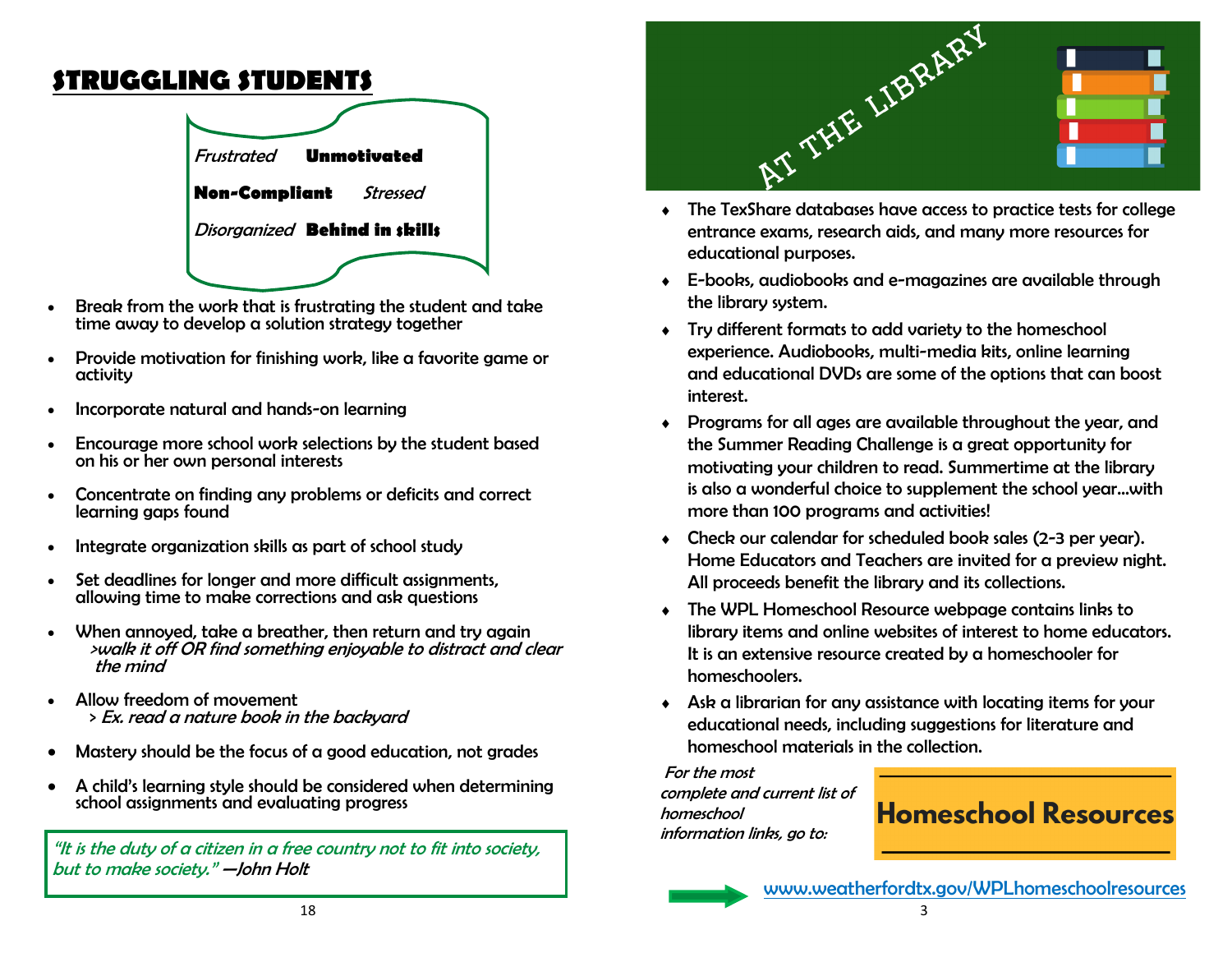

Parents decide to homeschool their own children for a variety of reasons.

- Family convictions of faith or values
- Bullying, peer pressure, or another negative experience that has occurred in a school setting
- Academic expectations
- The child's learning or health needs are not being addressed appropriately or satisfactorily
- To instill a love of learning
- To enrich strengths and work on weaknesses at a pace that works for the individual student
- Better use of time by learning practical things of use to the student rather than subjects of little interest or purpose for future plans
- Creative and unique opportunities can be explored
- Behavior guidance is consistently applied throughout the day according to the family's personal values

### **101 Reasons to Homeschool**

<http://www.raisinglifelonglearners.com/reasons-to-homeschool/>

### **CHALLENGING STUDENTS**

**Special Needs**

**Learning Disability**

Homeschooling is especially helpful for students with challenges. The options are unlimited for modifications that fit the child's ability, interest and learning style.

**Behavior Disorders**

- Frequent breaks, as needed, watching for signs of frustration
- Work at a comfortable level, with slight challenge
- Hands-on fun (see, hear, taste, touch, smell)
- Learning should be personally meaningful and have a purpose that will be useful to the child in life
- Work at child's own pace
- Use a timer to motivate improvement and increase attention, concentration and independence
- Use games, distance learning and computer software for variety
- Incorporate therapy into school work
- Create an incentive based plan (with prizes) OR a reward system

>Chore Chart

- >Choice Board
- >Work Boxes

#### >Token Economy

"Education is an atmosphere, a discipline, a life." **—Charlotte Mason**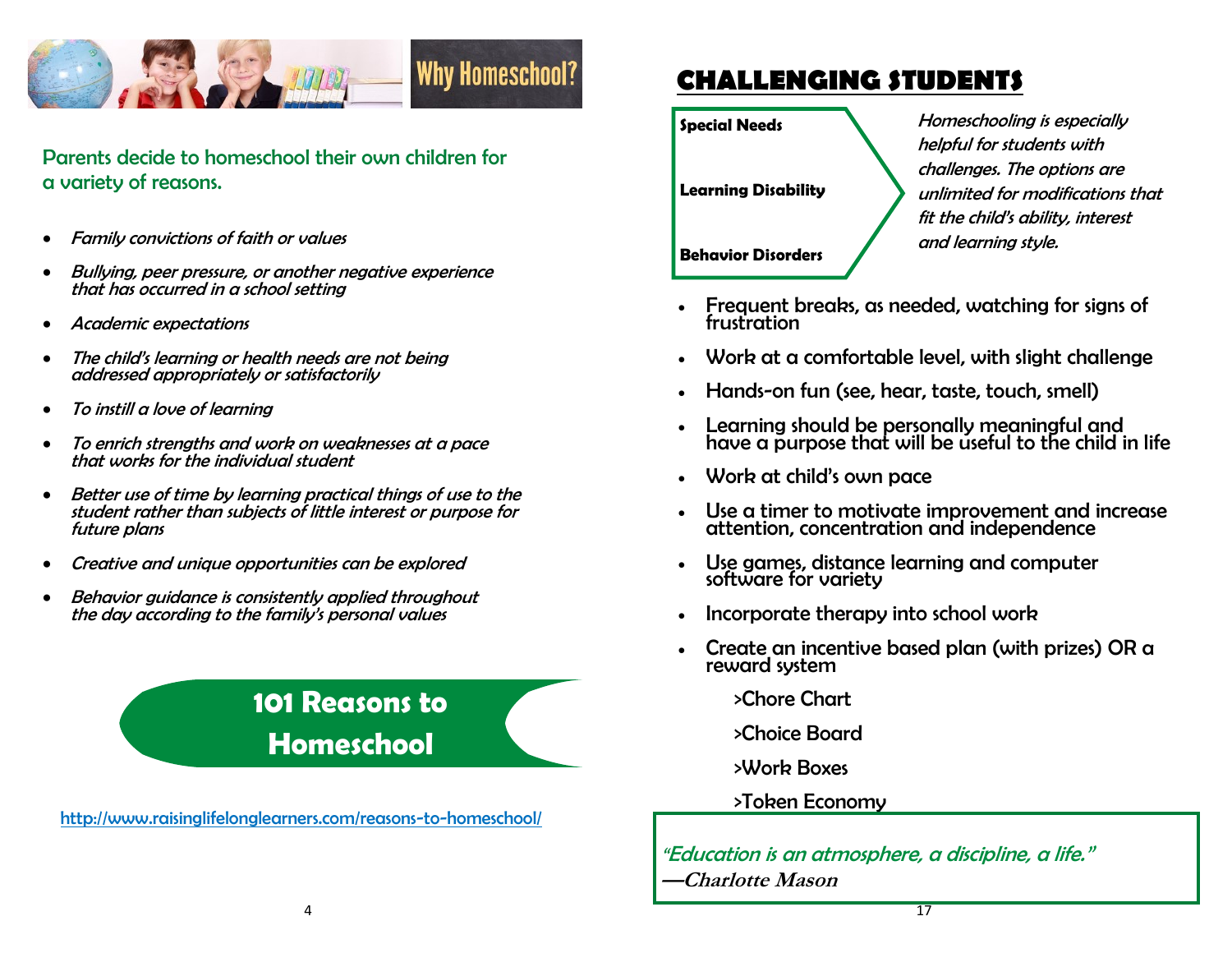## **Special Learners**

#### **CURRICULA**

\*The ABA Companion GuideAAR/AAS (Orton-Gillingham) \*How do I Teach this Kid to Read? Simply Classical (Memoria) \*Self-Help Skills for Autism Teach Me Language  $*$ Teaching by Design  $*$ The Writing Road to Reading \*Breaking Through: Using Educational Technology... \*Helping Children with Down Syndrome Communicate Better \*Success Strategies for Teaching Children with Autism

#### **DISTANCE LEARNING**

Bridgeway Academy HOPE Reading Horizons Reading Rockets **StarFall** Time4Learning WiloStar3D

### **PRODUCTS**

Therapro SuperDuper Inc. Model Me Kids Tasks Galore

Little Giant Steps Difflearn company

### **Area Resources**

| <b>Behavioral Innovations</b>                              | <b>Child Study Center</b>     |
|------------------------------------------------------------|-------------------------------|
| <b>FEAT-NT Center</b>                                      | <b>Green Apple Therapy</b>    |
| <b>Miracle League of Parker County</b>                     | <b>Sylvan Learning Center</b> |
| Mathnasium                                                 | <b>Kumon Centers</b>          |
| http://www.senteacher.org/                                 | http://www.difflearn.com/     |
| https://www.superduperinc.com/                             | https://zacbrowser.com/       |
| https://www.touchmath.com/                                 | http://filefolderheaven.com/  |
| https://homeschoolingwithdyslexia.com/                     | www.do2learn.com/             |
| https://www.time4learning.com/learning-special-needs.shtml |                               |

<http://learningabledkids.com/reading>

considers the successful completion of a homeschool education to be equivalent to graduation from a public or private high school.  $-U.S.$ Department of Education

In accordance with Texas Education Code §51.9241, the state of Texas

TEA code §21.033 "Any child in attendance upon a private or parochial school which shall include in its course a study of good citizenship" is exempt from the requirements of compulsory attendance.

Under the Texas Supreme court decision rendered in Leeper vs. Arlington ISD and Article 7, Section 2 of the Texas Constitution, a homeschool curriculum must include the following provisions:

- 1. The instruction must be *bona fide* (i.e., not a sham).
- 2. The curriculum must be in visual form (e.g., books, workbooks, video monitor).
- 3. The curriculum must include the five basic subjects of reading, spelling, grammar, mathematics, and good citizenship.

TEA code §25.085 Attendance is compulsory for Texas residents ages 6-19 and Kindergarten enrollment is optional (see #7) [https://tea.texas.gov/sites/default/files/K\\_FAQ\\_2009\\_0.pdf](https://tea.texas.gov/sites/default/files/K_FAQ_2009_0.pdf)

**Texas Homeschool Laws**

TEA code §25.086 Withdrawal from public school to homeschool is required once enrolled for any grade level. For instructions on withdrawal procedures, go to [https://www.thsc.org/getting-started/7-easy-steps-to-begin/withdraw-from](https://www.thsc.org/getting-started/7-easy-steps-to-begin/withdraw-from-public-school/)[public-school/](https://www.thsc.org/getting-started/7-easy-steps-to-begin/withdraw-from-public-school/)

**Homeschool Legal Defense Association** <https://www.hslda.org/> **Advocacy** 

**Texas Homeschool Coalition** <https://www.thsc.org/>

**Texans for Homeschool Freedom Public Group** 

**National Center for Homeschool Liberty** (a division of the National Center for Life and Liberty) http://homeschool.ncll.org/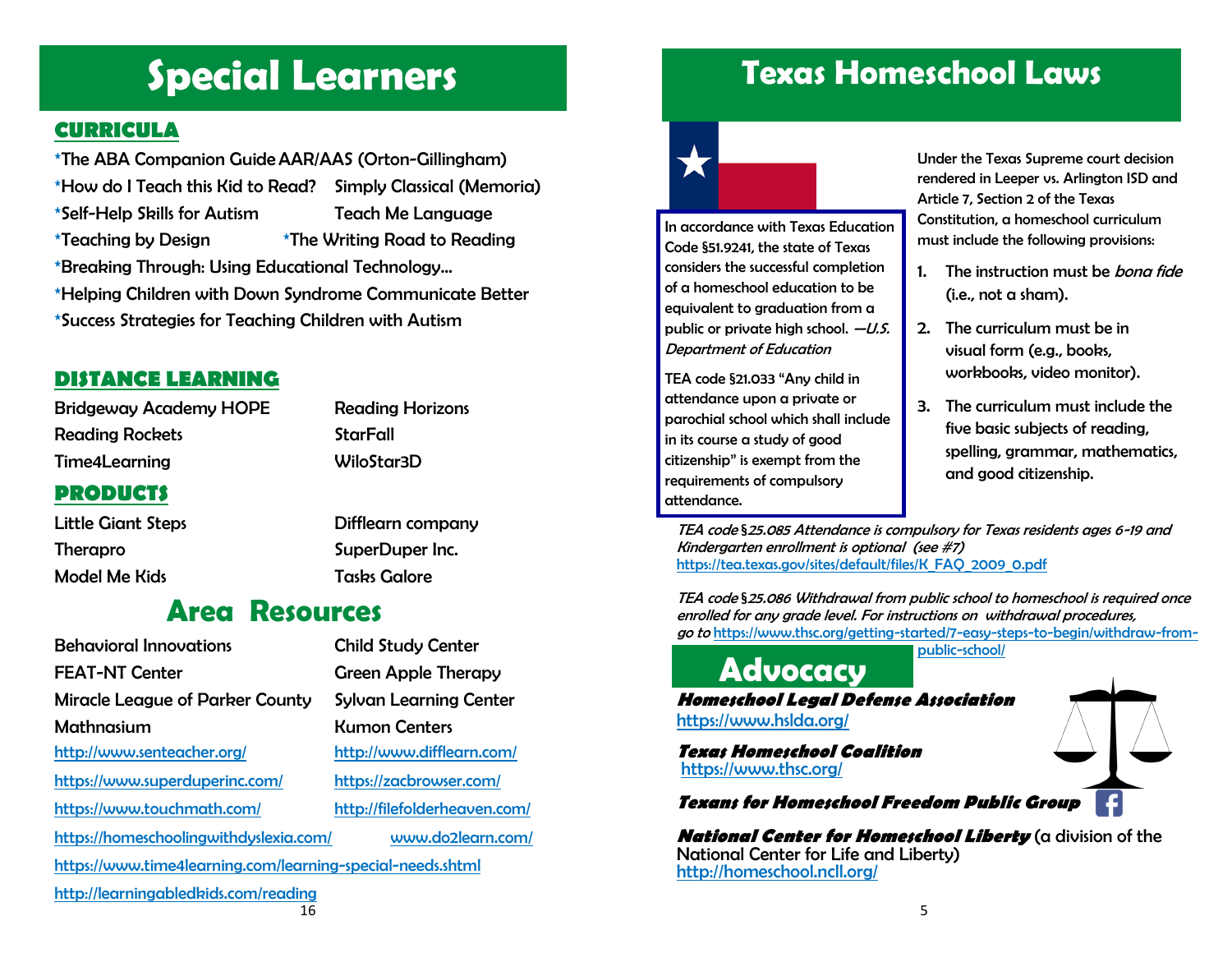

## TEACHING



#### **Charlotte Mason**

- "Living books"
- Copy work, narration, dictation, nature study and fine arts
- "Learning for the sake of learning"

#### **Classical**

- The three stages of learning: Grammar, Logic and Rhetoric
- History and Science are studied in four year cycles
- Systematic and rigorous

#### **Eclectic**

- Most common method used
- Emphasis on the basics–Reading, Writing, Math, History and Science
- Flexible for family and child's preferences

#### **Montessori**

- "Errorless" learning at child's pace
- Prepared, controlled and structured environment
- Self-directed time with exploration encouraged
- Emphasis on nature and practical life skills

#### **School-at-Home**

- Traditional classroom approach using textbooks and workbooks
- Labor intensive for instructor and often boring for child
- Other options, e.g. distance learning, virtual (online)

#### **Unit Studies**

- "Cross-curricula" theme
- Lapbooks are a popular format
- Great for large families to work and learn together
- Hands-on and interest driven
- Easy to integrate into any method

#### **Unschooling**

- Parent is a facilitator rather than instructor
- Child-directed, choosing materials and researching personal interests
- BOOKS only-no curriculum, workbooks, texts, or tests

#### **Waldorf**

- Imitation (PK-age 7), Imagination (age 7-13), Discrimination (age 14+)
- Interact hands-on with natural materials and through the Arts
- Focuses on moral and character development
- Learning from personal experience

## **HELPFUL HINTS**

### **For Teacher Burnout**

- $\Rightarrow$  Turn the phone ringer off
- $\Rightarrow$  Train children to help with housework
- $\Rightarrow$  De-clutter and organize
- $\Rightarrow$  Make plans, but be reasonable and flexible
- $\Rightarrow$  Exercise
- $\Rightarrow$  Take a power nap OR take a break
- $\Rightarrow$  Find "praises" each day
- $\Rightarrow$  Put on some uplifting music
- $\Rightarrow$  Ask for help from a local homeschool group or friend
- $\Rightarrow$  Do something fun in school or on your own
- $\Rightarrow$  Make time for a personal project or hobby
- $\Rightarrow$  Avoid comparing your child's progress with another child
- $\Rightarrow$  Avoid comparing your teaching style against another teacher
- $\Rightarrow$  Ask family for some "alone" time
- $\Rightarrow$  Choose different teaching options and reduce activities: Transition all or some of work to online Limit extra-curricular choices Use a different format (e.g., audiobooks, subscription boxes, educational magazines & games, learning through
- $\Rightarrow$  Take a day off to refresh and focus, then pick back up with a new perspective and positive outlook

play and music, or DVDs/video-based curriculum)

"I have never let my schooling interfere with my education." -Mark Twain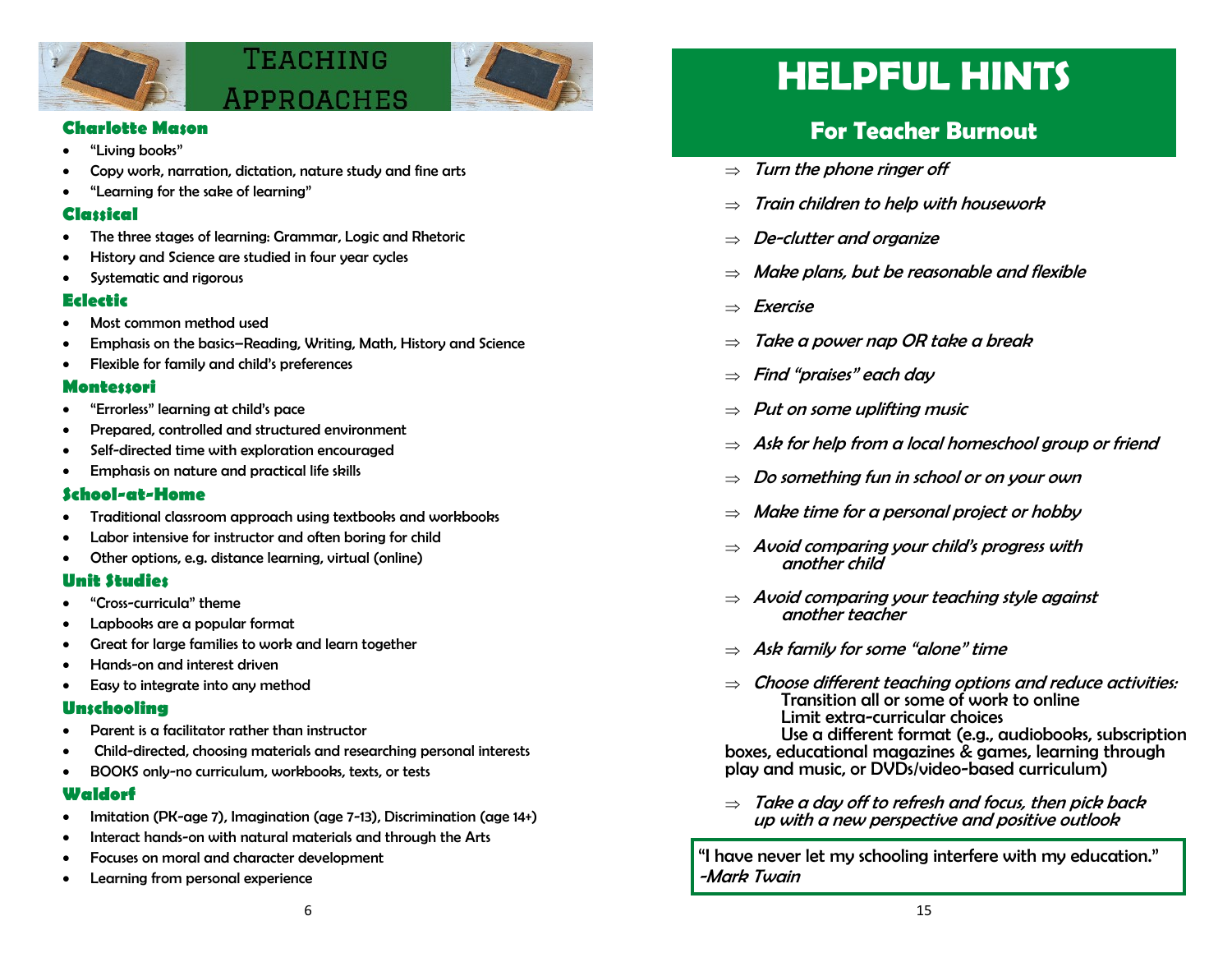### **Learning Styles**



#### **Evaluating the Impact of Technology Education on Military**

**Maintenance Students** —Journal of STEM Teacher Education <http://scholar.lib.vt.edu/ejournals/JSTE/v47n2/jordan.html>

### **VARK Learning Styles**

Visual Learners

-need to see photos, graphs, charts, pictures

### Auditory or Aural Learners

-need to hear and repeat aloud information

Read/Write Learners

-need to read books, write flash cards, etc.

### Kinesthetic Learners

-need to DO something active, discuss, walk, create, move while learning



### POPHLAR CURRICULA



### **All-in-One Religious All-in-One Secular**

\*Abeka Academy A.C.E. Paces (Lighthouse Christian) Alpha Omega SOS or [Monarch](https://www.aop.com/curriculum/monarch) BJU Press Compass Classroom Christian Liberty Press (CLASS) Classical Conversations \*Five in a Row A Gentle Feast The Good & The Beautiful Heart of Dakota [Logos Online School](https://logosonlineschool.com/)

Memoria Press Master Books My Father's World Rainbow Resource Rod & Staff (Milestone books) Simply Charlotte Mason Sonlight Curriculum Tapestry of Grace Timberdoodle Veritas Press

**BookShark** Build your Library Bridgeway Academy Calvert Global Village School Houghton Mifflin Harcourt **KONOS** [Laurel Springs Online School](https://laurelsprings.com/) Layers of Learning Moving Beyond the Page Oak Meadow Pandia Press Pearson Homeschool Rainbow Resource Sycamore Academy **[Thinkwell](https://www.thinkwell.com/)** Timberdoodle [Time 4 Learning](https://www.time4learning.com/)

[Well-Trained Mind Academy](https://www.wtmacademy.com/) [WiloStar3D](https://wilostar3d.com/) (6-12) Wildwood Curriculum (K-6)

### Winter Promise **Free Online Curriculum & Supplements**

[http://www.123homeschool4me.com](http://www.123homeschool4me.com/) [https://www.allinonehomeschool.com](https://allinonehomeschool.com/) [https://www.amblesideonline.org](https://www.amblesideonline.org/) [http://www.homeschoolshare.com](http://www.homeschoolshare.com/) [https://www.mamashappyhive.com](https://www.mamashappyhive.com/category/curriculum/) <http://www.oldfashionededucation.com/> Free online programs like **[K12](https://start.k12.com/national.html?gclid=EAIaIQobChMImtb8-5iR6gIVTtbACh2AMgX7EAAYASAAEgK4tPD_BwE&st=TX&product=public_schools_generic&leadsource=sem&vendor=acronym&utm_source=Google+Adwords&utm_medium=cpc&utm_campaign=TX%3EMPS%3ESEM%3EBrand%3EBrand%3EGoog)** or **[Texas](https://learn.connectionsacademy.com/texas/?ao=2&utm_source=google&utm_medium=cpc&utm_network=g&utm_campaign=Texas%2BNon+Brand%2BGeneric%2BSPART%2BBMM&utm_term=%2Btx%20%2Bonline%20%2Bschool&utm_matchtype=b&utm_device=c&utm_creative=374169607187&utm_adposit)  [Connections Academy](https://learn.connectionsacademy.com/texas/?ao=2&utm_source=google&utm_medium=cpc&utm_network=g&utm_campaign=Texas%2BNon+Brand%2BGeneric%2BSPART%2BBMM&utm_term=%2Btx%20%2Bonline%20%2Bschool&utm_matchtype=b&utm_device=c&utm_creative=374169607187&utm_adposit)** are public schools and your student is not homeschooling, but under public school jurisdiction and requirements.

<https://beestar.org/> <https://www.ck12.org/student/> <https://www.coursera.org/> [http://www.discoveryk12.com/dk12/](http://discoveryk12.com/dk12/) <https://www.enchantedlearning.com/> [http://www.hippocampus.org](http://www.hippocampus.org/) [https://www.khanacademy.org](https://www.khanacademy.org/) <https://www.themeasuredmom.com/> <https://www.mobymax.com/> [http://www.thisreadingmama.com/](http://thisreadingmama.com/)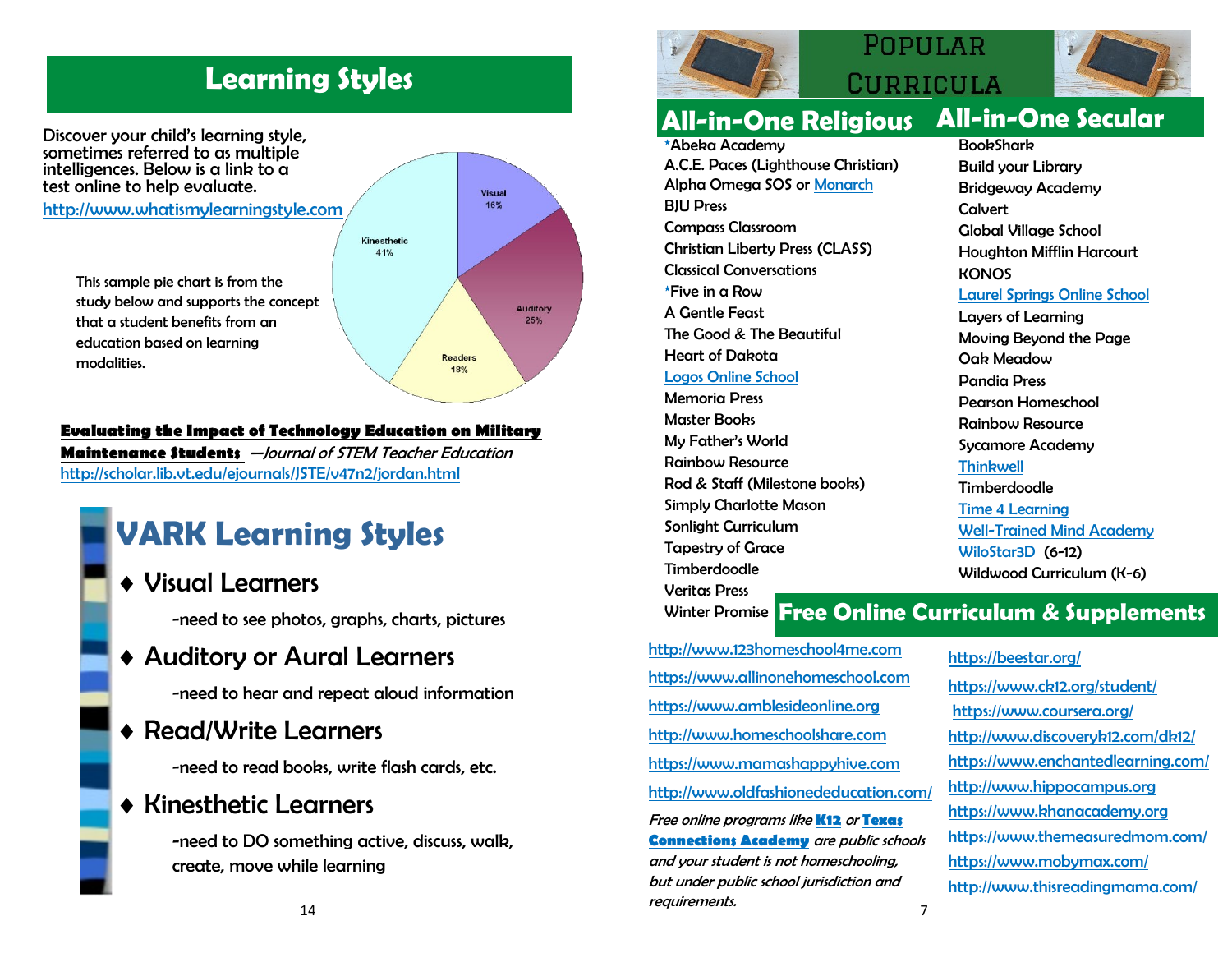### **Curricula By Subject**

#### **\*indicates some items available at WPL or through PCLA**

### **READING**

| *Abeka Readers                                                  | <b>All About Reading</b> |
|-----------------------------------------------------------------|--------------------------|
| *Alpha-Phonics                                                  | <b>Explode the Code</b>  |
| <b>Foundations (Logic of English)</b>                           | *Phonics Pathways        |
| <b>Primary Phonics</b>                                          | *Reading Pathways        |
| *Painless Reading Comprehension                                 | *Writing Road to Reading |
| *Teach Your Child to Read in 100 Easy Lessons                   |                          |
| *The Ordinary Parent's Guide to Teaching Reading                |                          |
| https://homeschoolingwithdyslexia.com/teach-kids-dyslexia-read/ |                          |
| http://www.hubbardscupboard.org/printable-booklets              |                          |
| http://www.simplylearningkids.com                               | http://www.k12reader.com |
| http://ww.simplylearningkids.com/letter-units/                  |                          |
| https://www.starfall.com/h/ltr-classic/                         |                          |
| https://thisreadingmama.com/                                    | http://www.spalding.org/ |
| https://readaloudrevival.com/                                   | https://readtheory.org/  |

### **SPELLING & VOCABULARY**

| <b>All About Spelling</b>              |  |
|----------------------------------------|--|
| English from the Roots Up              |  |
| Sequential Spelling                    |  |
| <b>Spelling Wisdom</b>                 |  |
| <b>Vocabulary from Classical Roots</b> |  |
| *Word Smart CDs                        |  |
| *Michael Dahl word use books           |  |
| <b>Memoria Traditional Spelling</b>    |  |
| http://www.wordcentral.com             |  |
| http://www.homespellingwords.com       |  |
| https://www.spellingcity.com/          |  |
| http://myspellit.com/                  |  |
|                                        |  |

**CLP Building Spelling Skills Megawords** Spelling You See **Spelling Power**  $E-Z$  Spelling Wordly Wise 3000 \*100 words series Living Memory



## TEACHING



- $\Rightarrow$  Refrain from teaching curriculum *verbatim*. Instead, use it as a guide and choose activities that are the most appropriate for each child's educational goals.
- $\Rightarrow$  Skip repetitious exercises, use what works, and add in elements of interest and fun for each child when possible.
- $\Rightarrow$  Look for unique learning opportunities in your daily routine and provide electives at the high school level that creatively support future aspirations.
- $\Rightarrow$  Gradually guide children to some form of independence in their work, boosting confidence and promoting responsibility.
- $\Rightarrow$  Avoid getting bogged down in planning. The focus should be on the child's success, not completion of a schedule.
- $\Rightarrow$  Have a "done" moment for the day, but take advantage of natural learning outside of school hours.
- $\Rightarrow$  Praise is motivating to any student. Celebrate in a way that is complementary to your student's personality.
- $\Rightarrow$  Set reasonable expectations for each student based on their strengths.
- $\Rightarrow$  Encourage towards improvement through correction.
- $\Rightarrow$  Focus on understanding and mastery rather than errors.
- $\Rightarrow$  Change up your routine to reduce monotony.
- $\Rightarrow$  Focus on language development and hands-on activities for preschoolers and special needs students.

Reading aloud to child Fine motor skills Gross motor skills Counting Environmental print Practical life skills Tactile awareness Phonemic awareness Pretend play Following directions Imaginative play Conversational speech Listening Articulation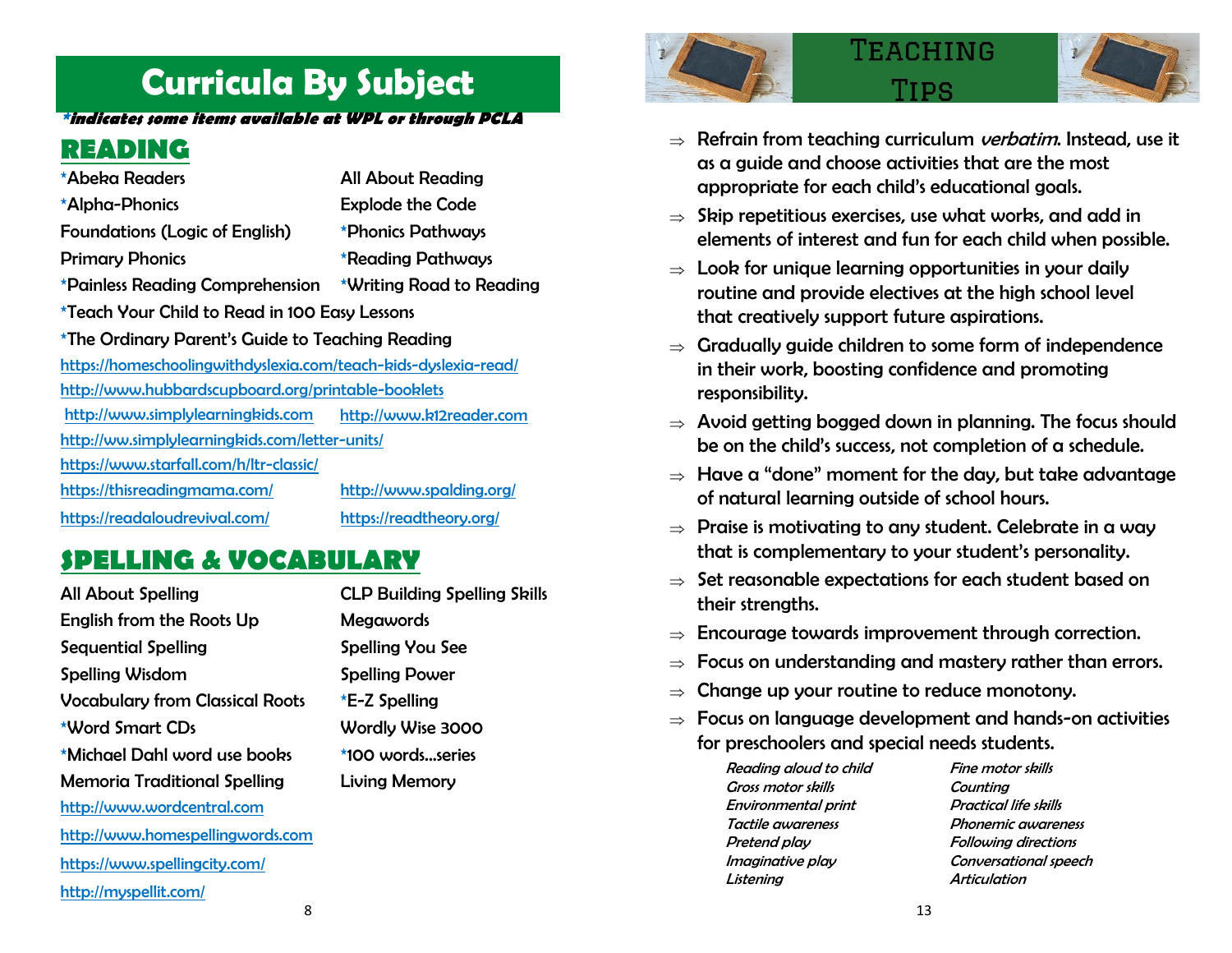### **FINE ARTS AND ELECTIVES**

#### **LOGIC**

The Art of Argument Critical Thinking Co. Fallacy Detective **Introduction to Logic** Thinking Toolbox Traditional Logic

#### **ART**

Artistic Pursuits **Artistic Pursuits** Art with a Purpose Atelier Art Curriculum Meet the Masters See the Light DVDs Visual Manna

#### **MUSIC**

Alfred's Guitar Classical Kids CDs/DVDs Color the Classics **Example 20 Harmony Fine Arts-Music** Piano Adventures Vocal Coach CDs \*The Story of the Orchestra (book & CD)

#### **COMPUTERS**

Kid Coder Teen Coder SOS Computer Applications series \*Programming like a Pro \*Coding from Scratch \*Learning Web Design

#### **CHRISTIAN WORLDVIEW**

Deeper Roots Bible Study CLP Bible Curriculum Explorer's Bible Study \*Operation World \*What We Believe series \*Christian Heroes: Then & Now \*I Don't Have Enough Faith to Be an Atheist

#### **FOREIGN LANGUAGE**

| <b>BJU Press</b><br>La Clase Divertida<br>Rosetta Stone<br><b>Excelerate Spanish</b><br>*Living Language<br>http://www.8notes.com/piano | <b>Excelerate Spanish</b><br><b>The Learnables</b><br>SongSchool CDs<br>The Learnables<br>*15 minute Spanish<br>https://bible.org |
|-----------------------------------------------------------------------------------------------------------------------------------------|-----------------------------------------------------------------------------------------------------------------------------------|
| https://www.ultimate-guitar.com                                                                                                         | https://scratch.mit.edu/                                                                                                          |
| http://mrnussbaum.com/                                                                                                                  | http://www.dltk-kids.com                                                                                                          |
| https://www.rocketlanguages.com/                                                                                                        | https://www.duolingo.com/                                                                                                         |
| https://biblebasedhomeschooling.com/                                                                                                    | https://artisticpursuits.com/                                                                                                     |
| http://factorytoursusa.com                                                                                                              | http://www.teachwithmovies.org                                                                                                    |
| http://compuscholar.com/homeschool                                                                                                      | https://www.abcya.com/                                                                                                            |

### **WRITING**

Institute for Excellence in Writing (IEW) Classical Composition (Memoria) Handwriting Without Tears Essentials in Writing Italic Handwriting \*Jensen's Format Writing Wordsmith series Writer's Inc. Handbook Write with the Best **\*Writing Strands** \*Writing with Ease \*Writing with Skill \*The Elements of Style \*Writing Skills Success \*The Art of Cursive Handwriting [http://www.handwritingworksheets.com](http://www.handwritingworksheets.com/) [https://owl.english.purdue.edu](https://owl.english.purdue.edu/) <https://sense-lang.org/typing/> <https://www.time4writing.com/> <https://www.notsoformulaic.com/dont-need-a-writing-curriculum/>

### **ENGLISH AND GRAMMAR**

A Beka Language Analytical Grammar Easy Grammar Editor-in-Chief \*First Language Lessons Grammar Songs Hake (Saxon) Grammar & Writing Grammar Ace Rod and Staff English Winston Grammar Life of Fred Language Arts \* \* Schoolhouse Rock DVD \*Grammar Girl series \*E-Z English or Grammar \*Word Smart-Grammar Smart CDs Zaner Blozer products Holt Elements of Language (Warriner's updated) Language Lessons for Today (Emma Serl updated) LLATL (Learning Language Arts Through Literature) <http://www.englishmaven.org/> <http://www.dailygrammar.com/archive.html> [https://www.mhschool.com/reading/treasure\\_workbooks/national.html](https://www.mhschool.com/reading/treasure_workbooks/national.html) <http://www.kissgrammar.org/>

12